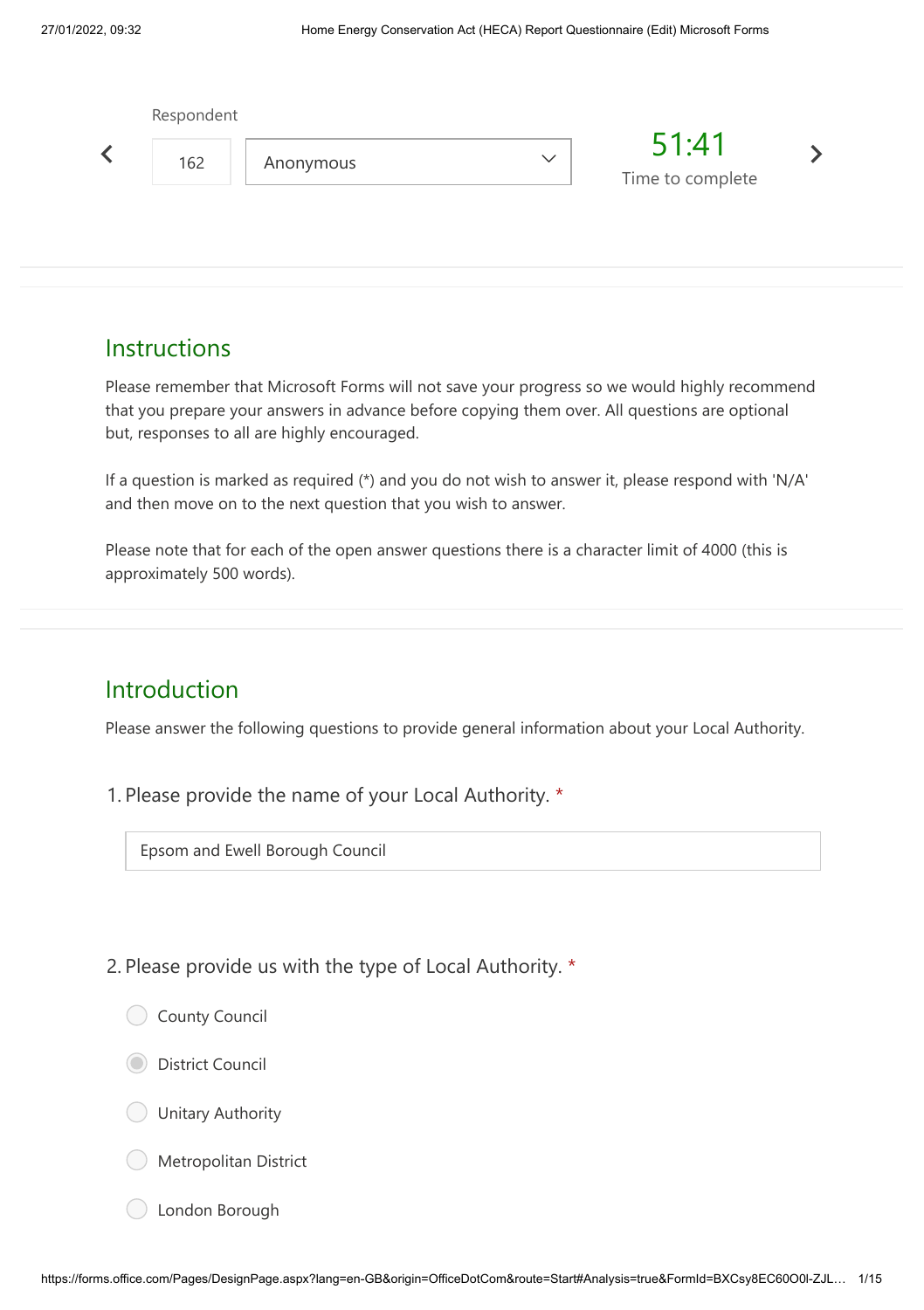3. Please provide us with the name, job title and email address of the official submitting the report. \*

Debbie Firmo, Principal Housing Grants Officer, dfirmo@epsom-ewell.gov.uk

### Headline & Overview

A section on the main strategies Local Authorities have to promote carbon reduction and energy efficiency, the stakeholders they work with and the impact these strategies have.

4. Does your Local Authority have a current strategy on carbon reduction and/or energy efficiency for domestic or non-domestic properties? \*

Yes

No

5. If yes, please provide a link to the strategy.

https://www.epsom-ewell.gov.uk/sites/default/files/documents/Climate Change Action Plan Final.pdf

What scheme(s) is your Local Authority planning to implement in support of 6.energy saving/carbon reduction in residential accommodation properties in the next two years? (4000 character limit) \*

This work is carried out by Action Surrey who we have a long standing partnership with (their schemes are detailed later) To support their schemes our Housing Grants Discretionary Policy includes a warm at home grant max £10k per cases) for eligible residents for energy efficiency measures to their home.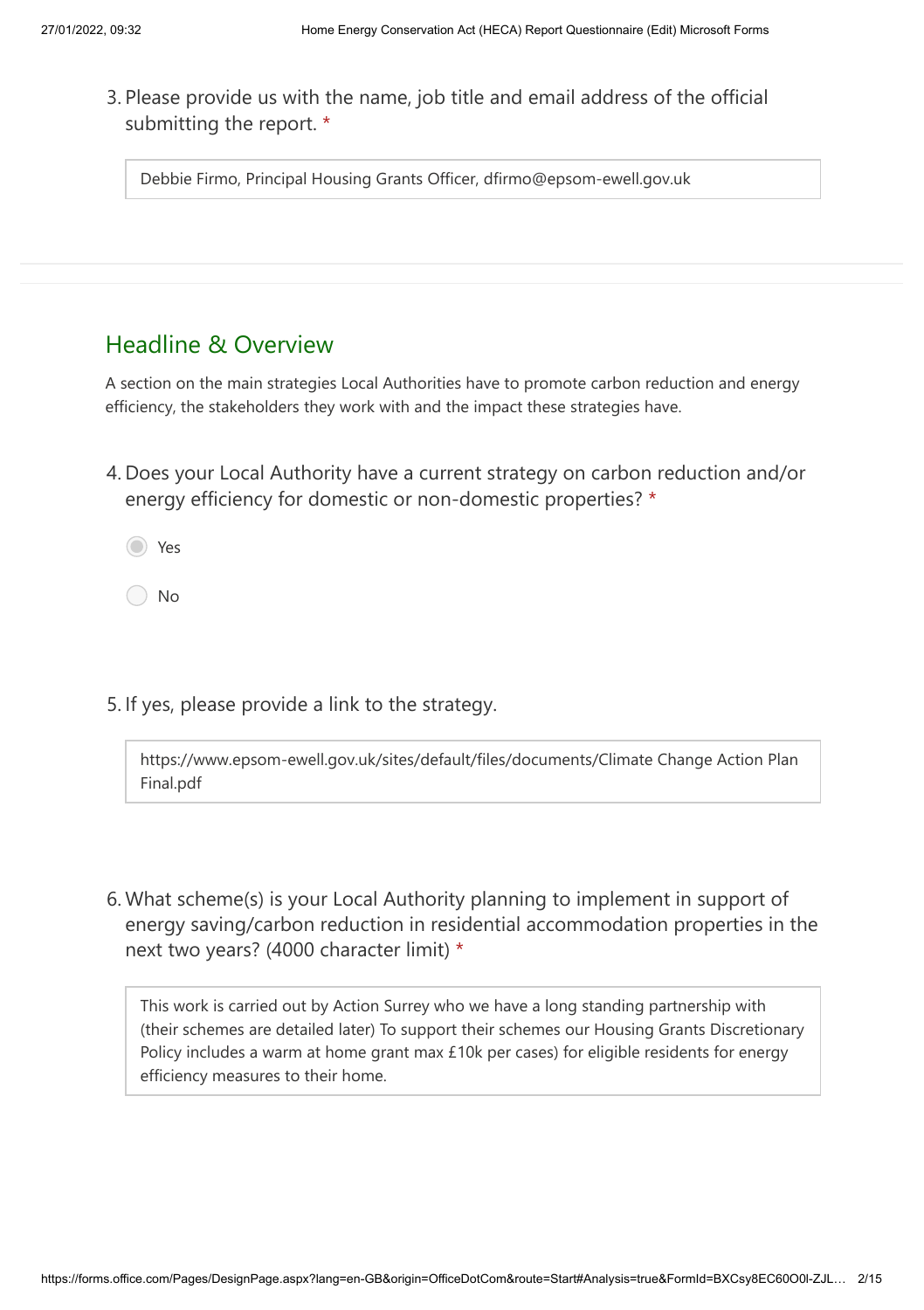What has been, or will be, the cost(s) of running and administering the 7. scheme(s), such as the value of grants and other support made available, plus any other costs incurred (such as administration) as desired? (4000 character limit) \*

The council pay Actions Surrey £3000 annually for their services.

What businesses, charities, third sector organisations or other stakeholders do 8. you work with to deliver the scheme(s)? (4000 character limit) \*

Action Surrey Social services CAB Age Concern

What has been, or will be, the outcome of the scheme(s)? These outcomes 9. could include energy savings, carbon savings, economic impacts such as job creation and/or increased business competitiveness or societal impacts such as alleviation of fuel poverty and/or improved health outcomes etc. (4000 character limit) \*

Action Surrey provide an annual report on uptake and outcomes which naturally have been low this year due to Covid and supply issues.

# Communications

Section on how Local Authorities engage stakeholders (including consumers and businesses) to promote awareness of energy efficiency.

10. Does your Local Authority provide any advisory services to customers on how to save energy? \*

Yes

No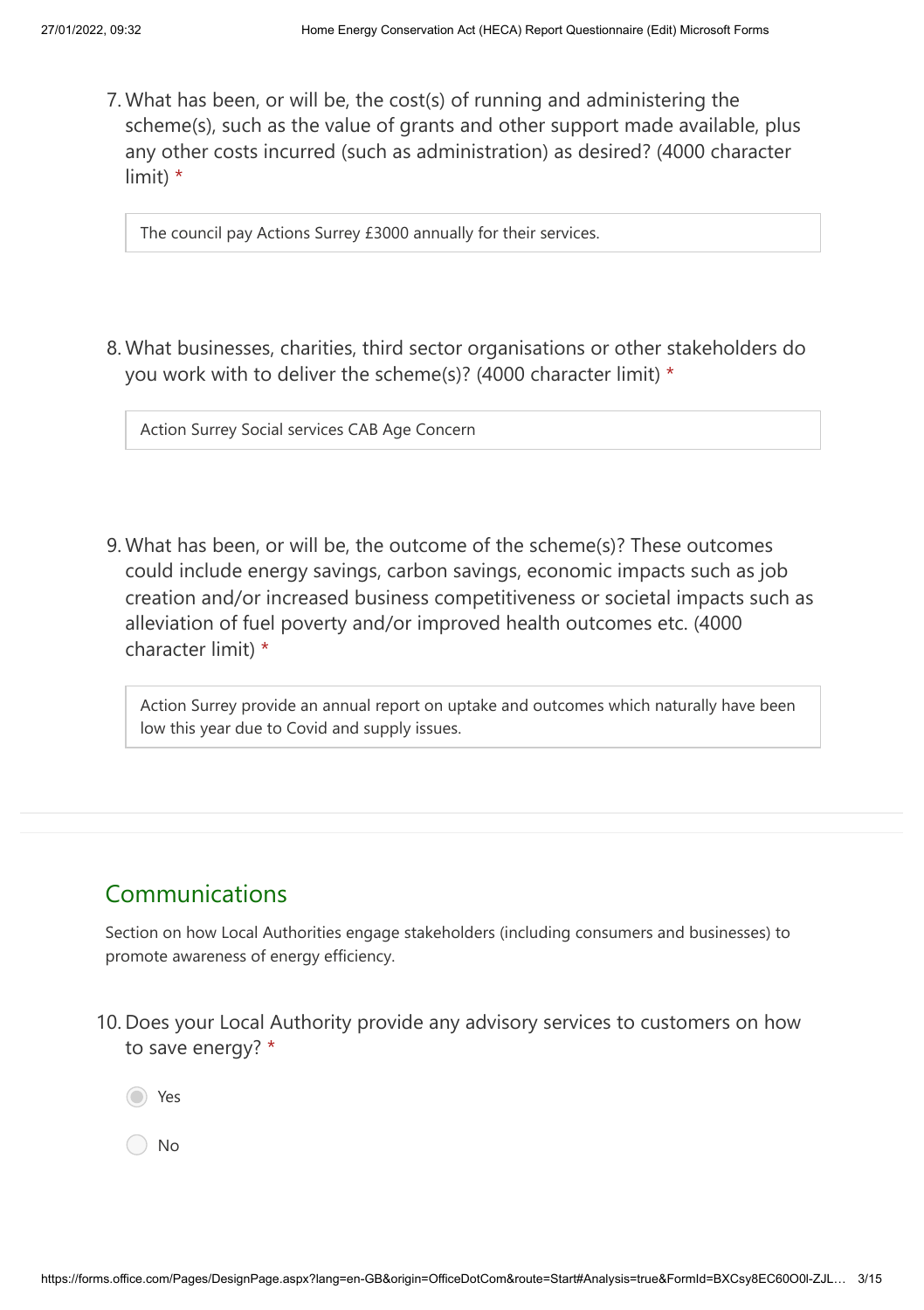11. If yes, please briefly outline how this is undertaken. (4000 character limit) \*

We are part of a long-standing partnership of local authorities in Surrey who use 'Action Surrey' as a dedicated energy advice service available to every resident and local business in the area.

12. How do you communicate or encourage energy saving amongst domestic consumers and/or local businesses? (4000 character limit) \*

Action Surrey advertises its free services to residents and local businesses through social media, print media and council publications. Advice is communicated through its website as well as through a phone/email service.

# Local Green Supply Chain

Section on how Local Authorities assess the capacity of local supply chains that support home retrofit and energy saving measures and how Local Authorities are planning to grow this capacity.

13. Have you made any assessment, or undertaken any analysis of the existing capacity in your local energy efficiency retrofit supply chain to support the decarbonisation of buildings by 2050? \*

Yes

No

14. If Yes, please summarise the outcomes. (4000 character limit) \*

We have competed a review on council owned properties and this is a priority for us in the future on external buildings - this will also be written into the new local plan to promote sustainable development.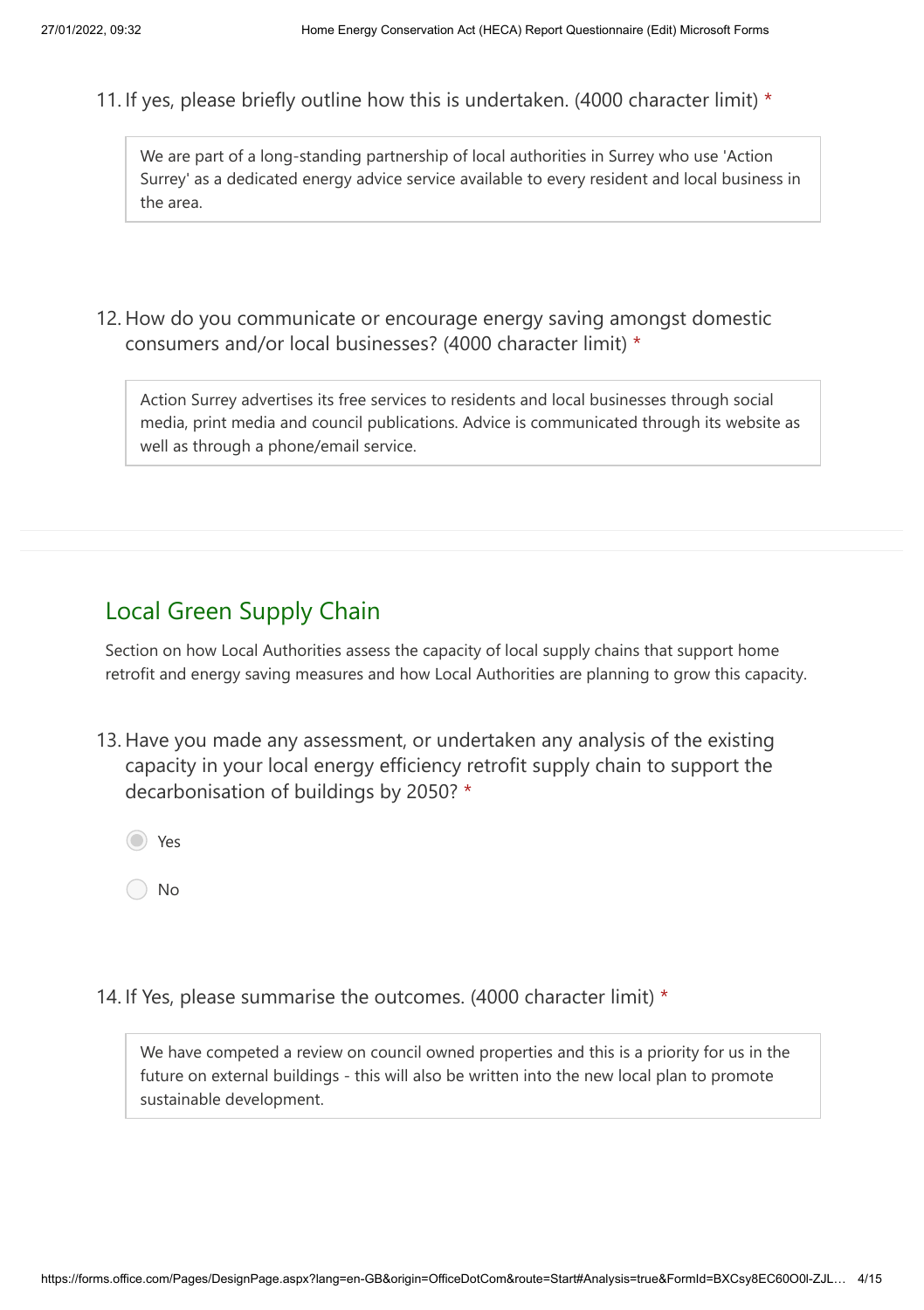15. What actions are you taking, if any, to upskill and/or grow the local energy efficiency installer supply chain? This could include the facilitation of training, and local installer networking opportunities. (4000 character limit) \*

Promotion of training and collaboration with other local authorities within Surrey being considered and review of current schemes completed regularly.

16. What actions are you taking, if any, to promote energy efficiency and the installer supply chain to consumers, and encourage households to consider energy retrofit? (4000 character limit) \*

Households are encouraged to consider energy retrofit through Actions Surrey's regulars communications and promotion of their advice service.

17. If no action is taking place in either of these two areas, please let us know of any barriers you have encountered. (4000 character limit) \*

unknown

18. How effectively is your Local Authority able to engage (Trustmark/PAS2035/PAS2030 certified) installers? (4000 character limit) \*

We can engage installers with mentioned certifications through Action Surrey, which manages a network of these installers and conducts a thorough due diligence process on these installer. Residents then have access to these installers through the advice service.

19. Do you have any plans to develop policies or initiatives in this space over the next five years as part of supporting your local decarbonisation efforts? (4000 character limit) \*

EEBC has agreed to a Climate Change Action Plan which details a number of decarbonisation plans e.g. reviewing local council transport and buildings as well as promoting low carbon homes via the Local Plan and new developments.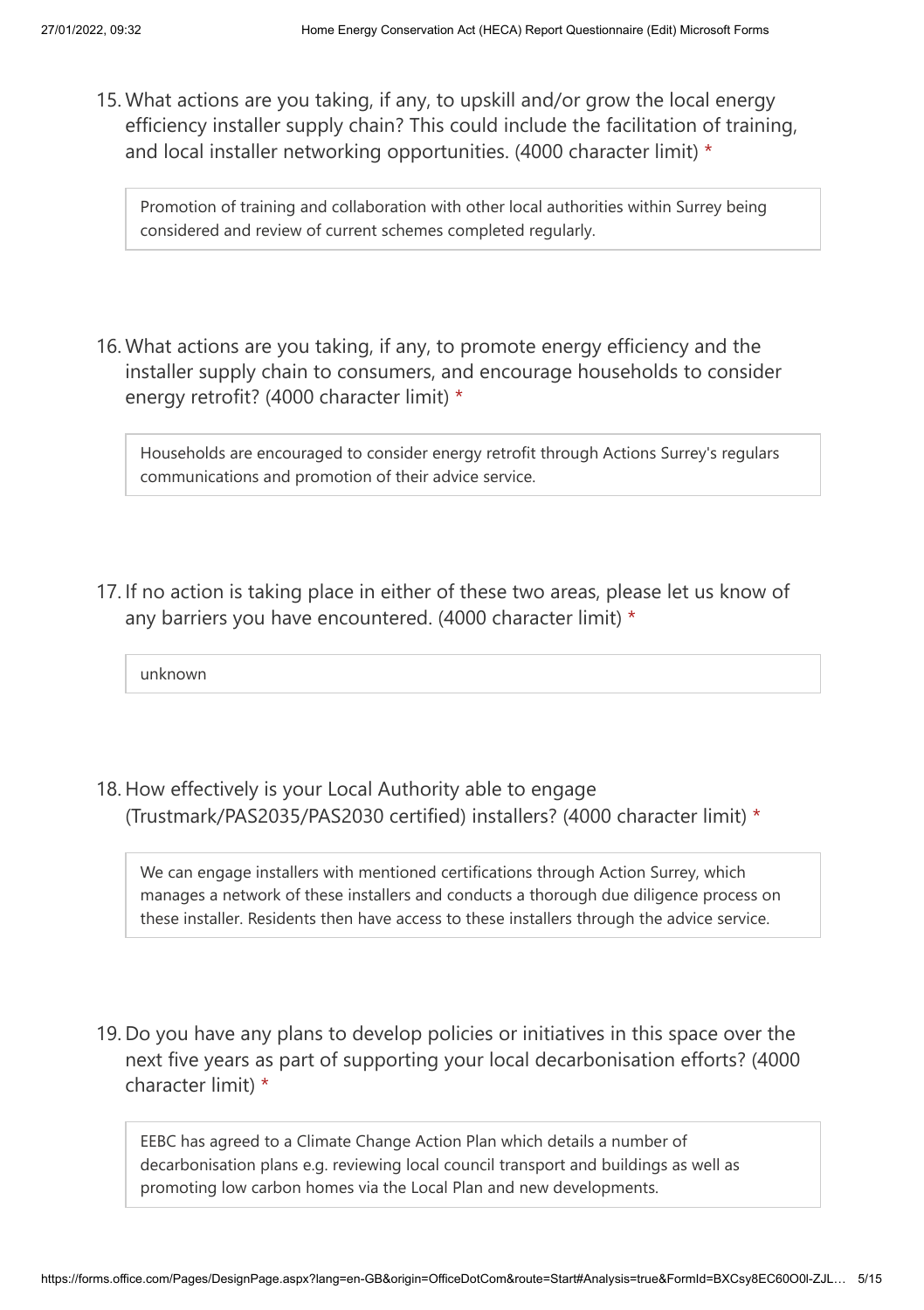# Social Housing

Section on measures Local Authorities have taken to improve the energy efficiency of Social Housing.

20. What action, if any, has your Local Authority taken to install energy efficiency or low carbon heat measures in social housing? Have these been installed to a satisfactory quality? What actions (if any) have your social housing partners taken? (4000 character limit) \*

We have begun to contact local housing associations to determine their sustainability policies and consider the scope for further low carbon heat measures.

21. Do you have easy access to the information/knowledge within your organisation that you would expect to need for social housing retrofit projects? (e.g. stock condition; property data; approach to procurement; alignment with existing internal maintenance/upgrade plans; tenant engagement and management plans; costings). \*

Yes

No

22. If no, would it be easy/difficult to obtain this information? (4000 character limit) \*

Unknown

23. Have you experienced any challenges to retrofit, including during any previous government schemes you have taken part in (e.g. supply chain, funding, tenant cooperation, mixed tenure, split incentive, policy clarity, etc)? Please provide some detail. Have social housing partners reported any challenges to retrofit? (4000 character limit) \*

Unknown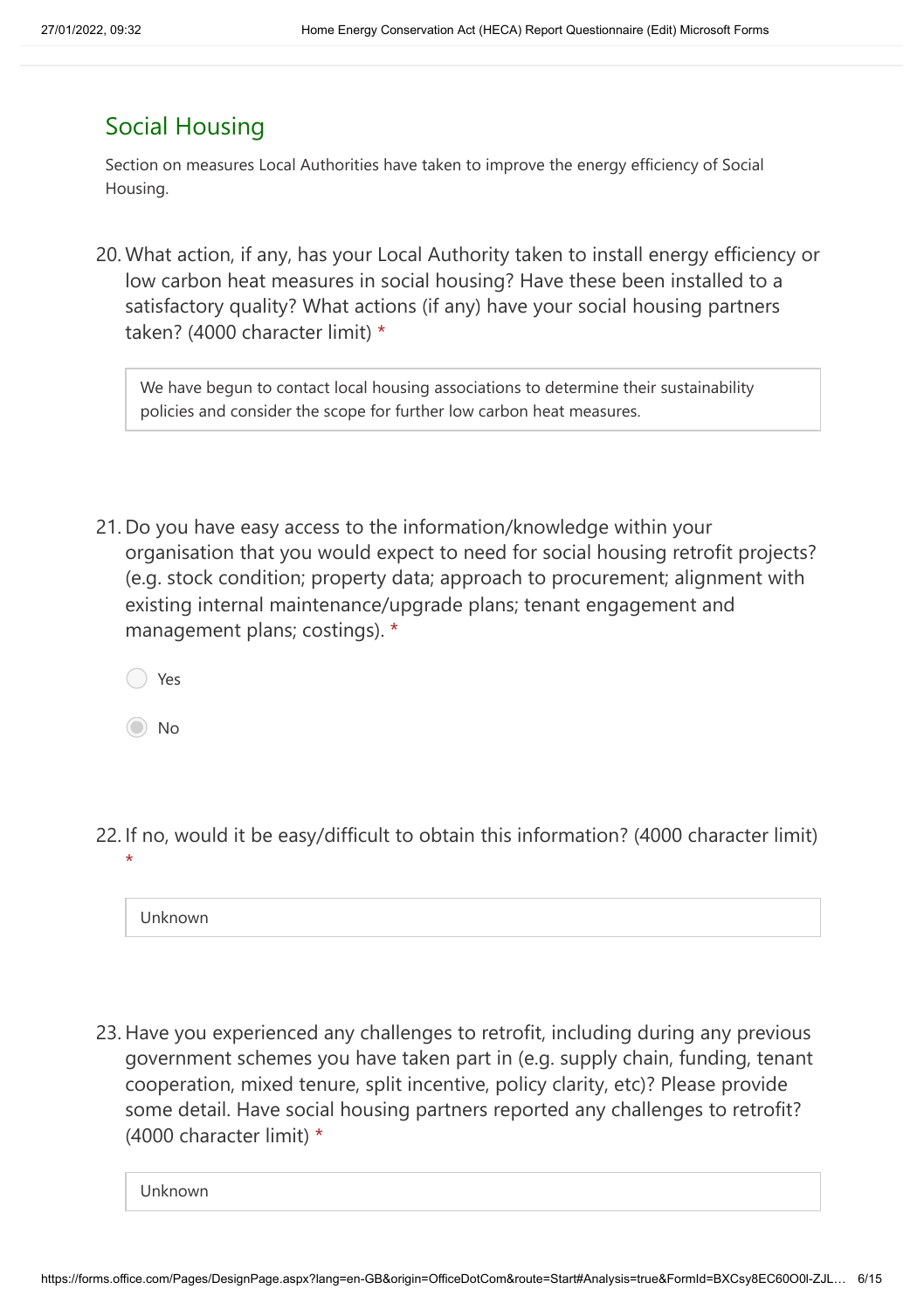24. How does your Local Authority currently/how will your Local Authority in future plan to go about identifying suitable housing stock and measures for retrofit? How do social housing partners identify suitable stock? By the same measures or via a different method? (4000 character limit) \*

Good working partnership with social housing and continue to consider this in future local plan to establish this within future developments/review of housing.

25. What considerations would make you more or less likely to apply for government funding? If known, what is the opinion of your social housing partners? (4000 character limit) \*

Ensuring that the plans were clear and suitable demographics detailed would make the council more likely to sign up as well as highlighting cost commitments up front.

26. To what extent are social housing tenants willing or unwilling to undergo retrofit, and what are the barriers and facilitators to their participation? If known, is this the same opinion across all social housing tenants or is it different with Housing Association and Arms-Length Management Organisation tenants? (4000 character limit) \*

? Concerns over hidden costs may be barriers towards participation

27. Does the approach to retrofit change for leaseholders in mixed tenure blocks? What encourages them to co-operate? (4000 character limit) \*

The approach is the same.

# Domestic Private Rented Sector (PRS) Minimum Energy Efficiency **Standards**

How Local Authorities enforce and promote awareness of the Private Rented Sector Minimum Energy Efficiency Standards that came into force in April 2018.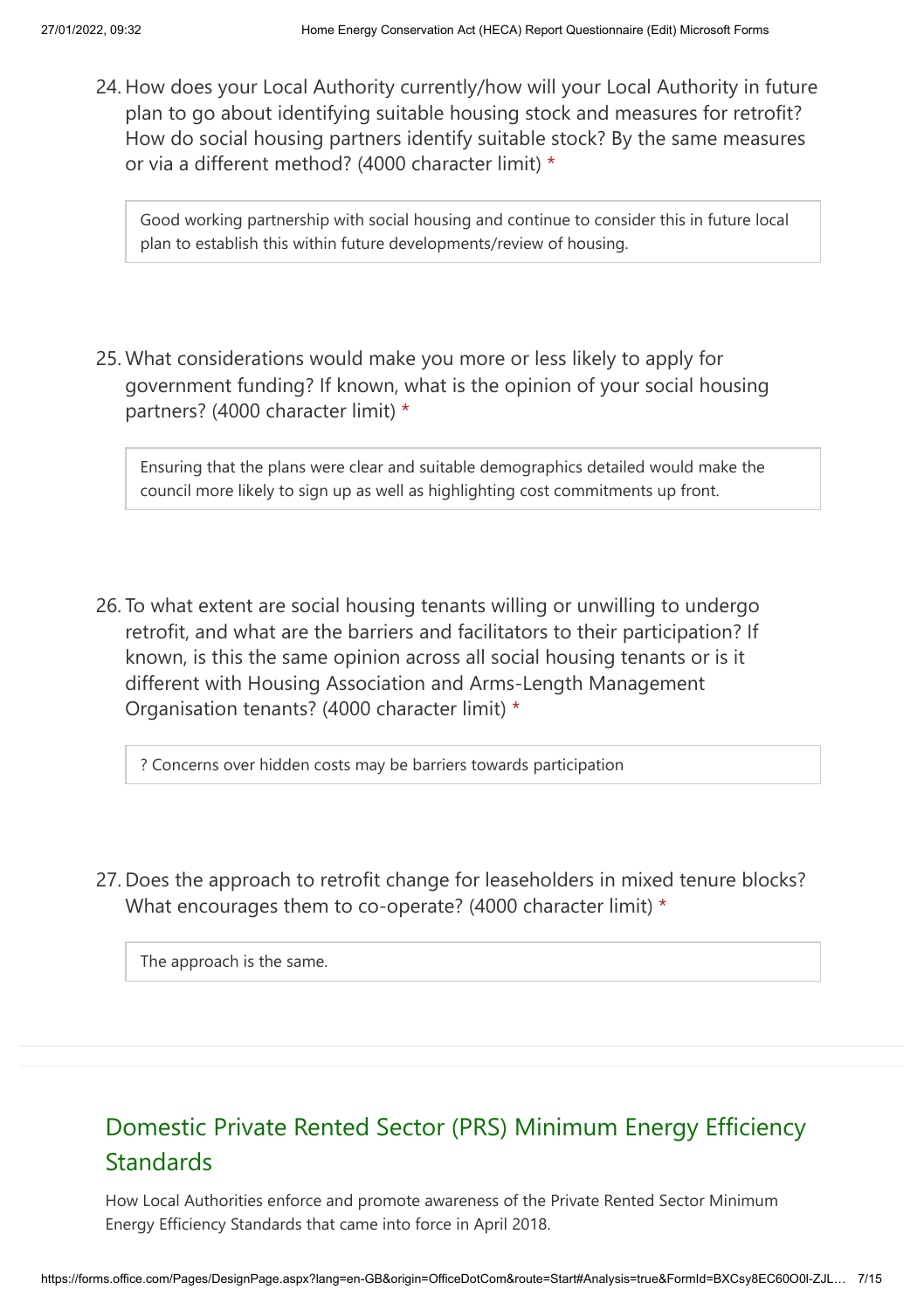28. Is your authority aware of the Private Rented Sector Minimum Efficiency Standards regulations requiring private rentals in England and Wales to meet a minimum energy performance rating of Energy Performance (EPC)C Band E as of April 2020, unless a valid exemption applies? \*

Yes

No

Which team within your authority is responsible for, leading on enforcement of 29. the Private Rented Sector minimum standard? Please provide the contact details (Name and email address) of the person leading this team. \*

Environmental Health Service, Oliver Nelson, onelson@epsom-ewell.gov.uk

30. What method or methods does your authority use to communicate with landlords and tenants about the standards and other related issues? (4000 character limit) \*

Council website, Action Surrey's energy advice service stays up to date with MEES regulations and this advice is available to both landlords and tenants.

31. What barriers, if any, does your local authority face enforcing these regulations (e.g. identifying non-compliant properties/landlords, budgeting/resourcing, any legal issues)? (4000 character limit) \*

Owing to other pressures, including that of Covid-19, the local authority has yet to expand the service to envelop this area of work in a practical way. The local authority is interested in grant funding to initiate a project which might then form part of the everyday work of the relevant team as it is not expected there will be a budget available otherwise.

32. Do you directly target landlords of EPC F and G rated properties to enforce these regulations? \*

Yes

No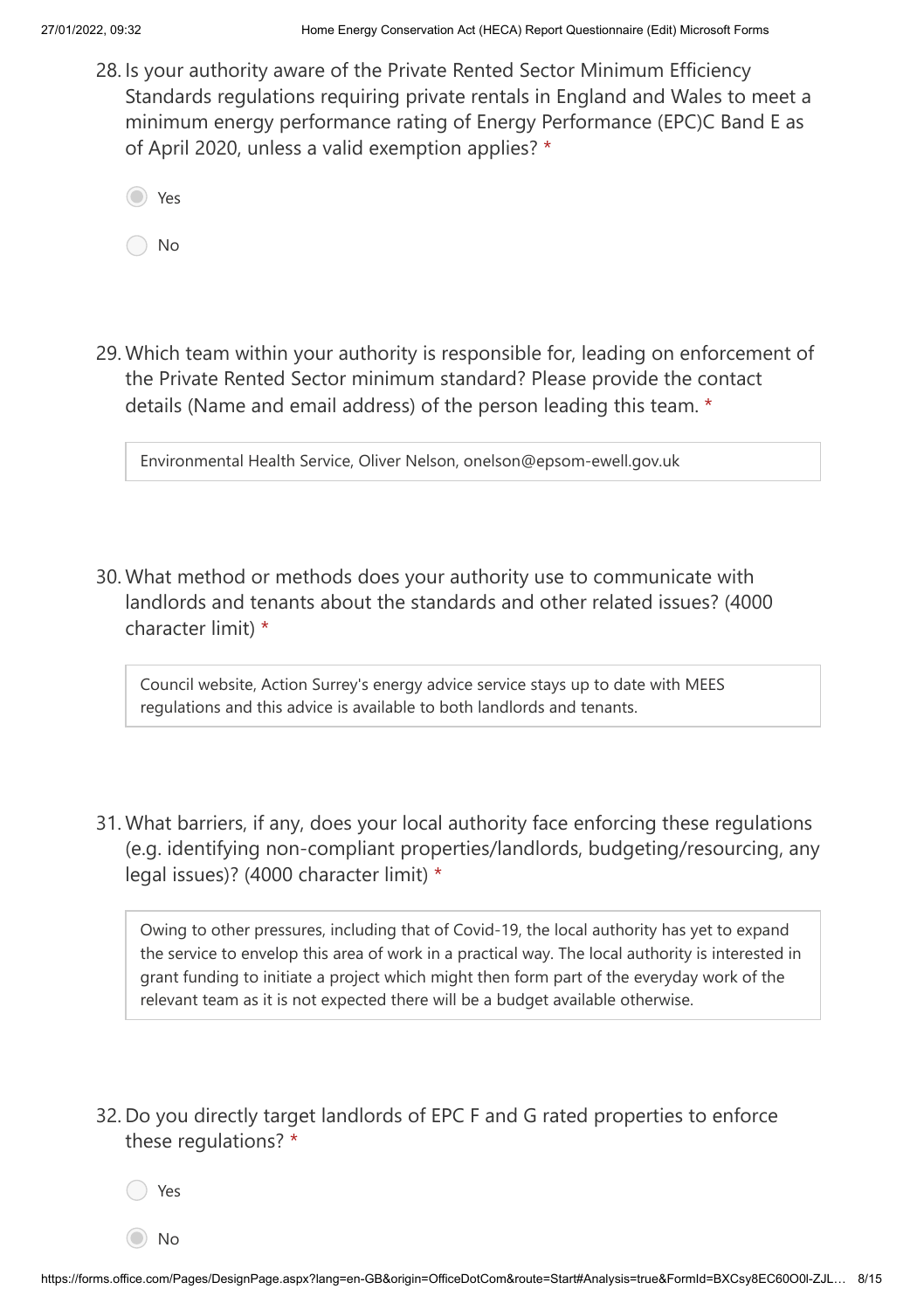33. If no, please explain why. (4000 character limit) \*

As described above, this area of work is not being actively progressed at this time meaning landlords have not been targeted.

# Financial Support for Energy Efficiency

Where possible, please set out your answers to the following questions by tenure (owner occupied, privately rented, or social housing)

What financial programmes, if any, do you have to promote domestic energy 34. efficiency or energy saving? If applicable please outline the budget (and % of the budget that is used), where such funding is sourced and where it is targeted. (4000 character limit) \*

National funding programmes such as ECO and LAD are accessible through Action Surrey advice service

35. What future investment for energy efficiency or low carbon heat measures do you have planned, and when are these investments planned for? (4000 character limit) \*

None currently

### Fuel Poverty

A section on how Local Authorities identify those in fuel poverty and any initiatives used to address this.

36. Does your Local Authority have a Fuel Poverty Strategy? \*

Yes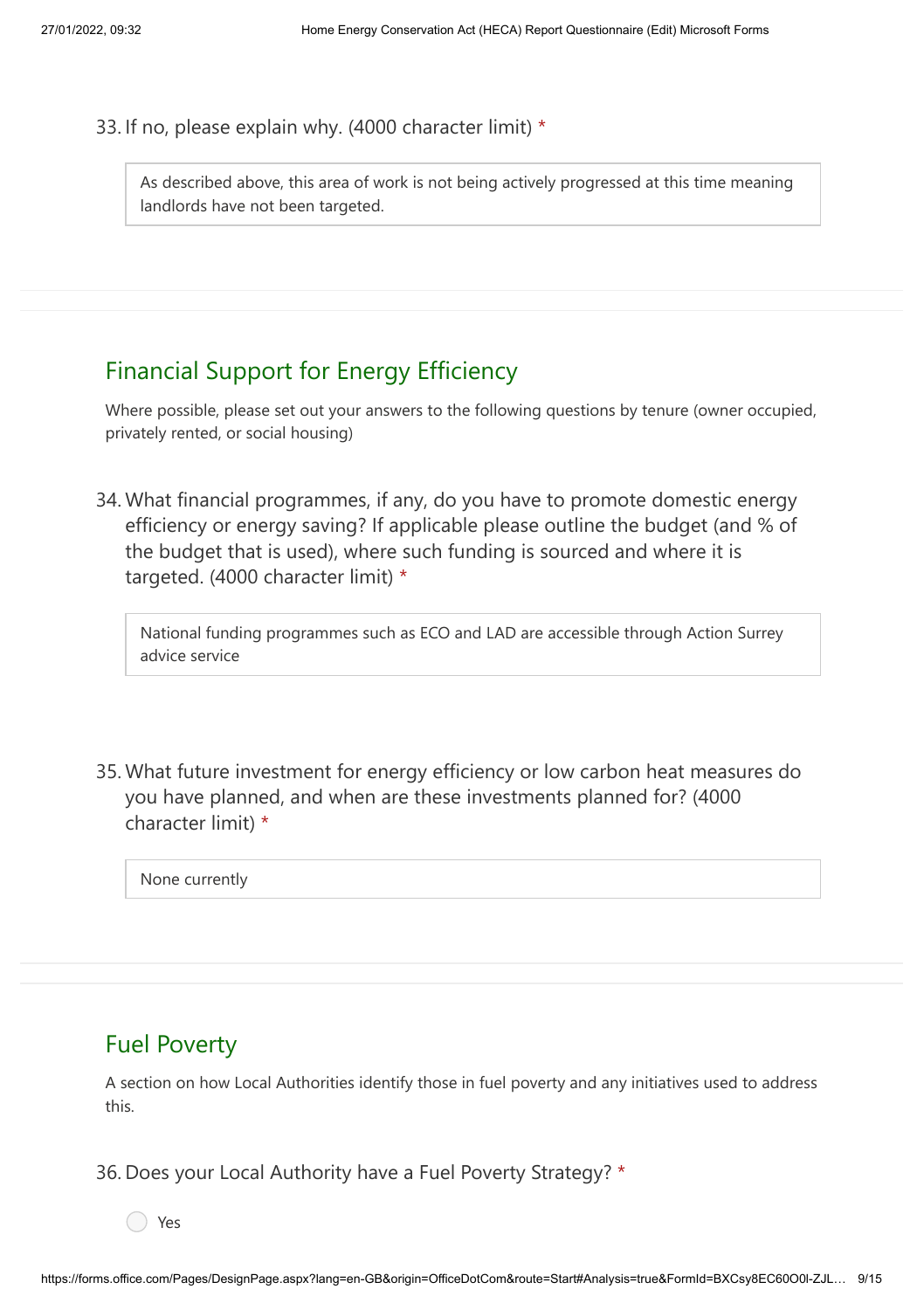37. What steps have you taken to identify residents/properties in fuel poverty? What blockers, if any, have there been in identifying households in fuel poverty? (4000 character limit) \*

Data protection and staff resources

38. How does fuel poverty interlink with your Local Authority's overall Carbon Reduction Strategy? (4000 character limit) \*

This is part of the Climate Change Action Plan

39. Please highlight any fuel poverty issues specific to your area. (4000 character limit) \*

Unknown

What measures or initiatives have you taken to promote fuel cost reduction for 40. those in fuel poverty? Include information on partnerships with local businesses or energy providers you have. (4000 character limit) \*

The promotion of Action Surrey's advice service encourages those in fuel poverty to get in contact and access eligibility for grant funded fuel cost reduction measures such as ECO3 and GH LASD. No cost measures such as tariff switching are also supported thorough this service. The Council has provided information on their website and via the contact centre of appropriate contacts for those in fuel poverty e.g. Ofgem. Furthermore, The Rotary Club of Ewell are working in partnership with Citizen Advice Epsom & Ewell, who will be overseeing the distribution to local people in fuel poverty and in need of assistance.

Green Homes Grant Local Authority Delivery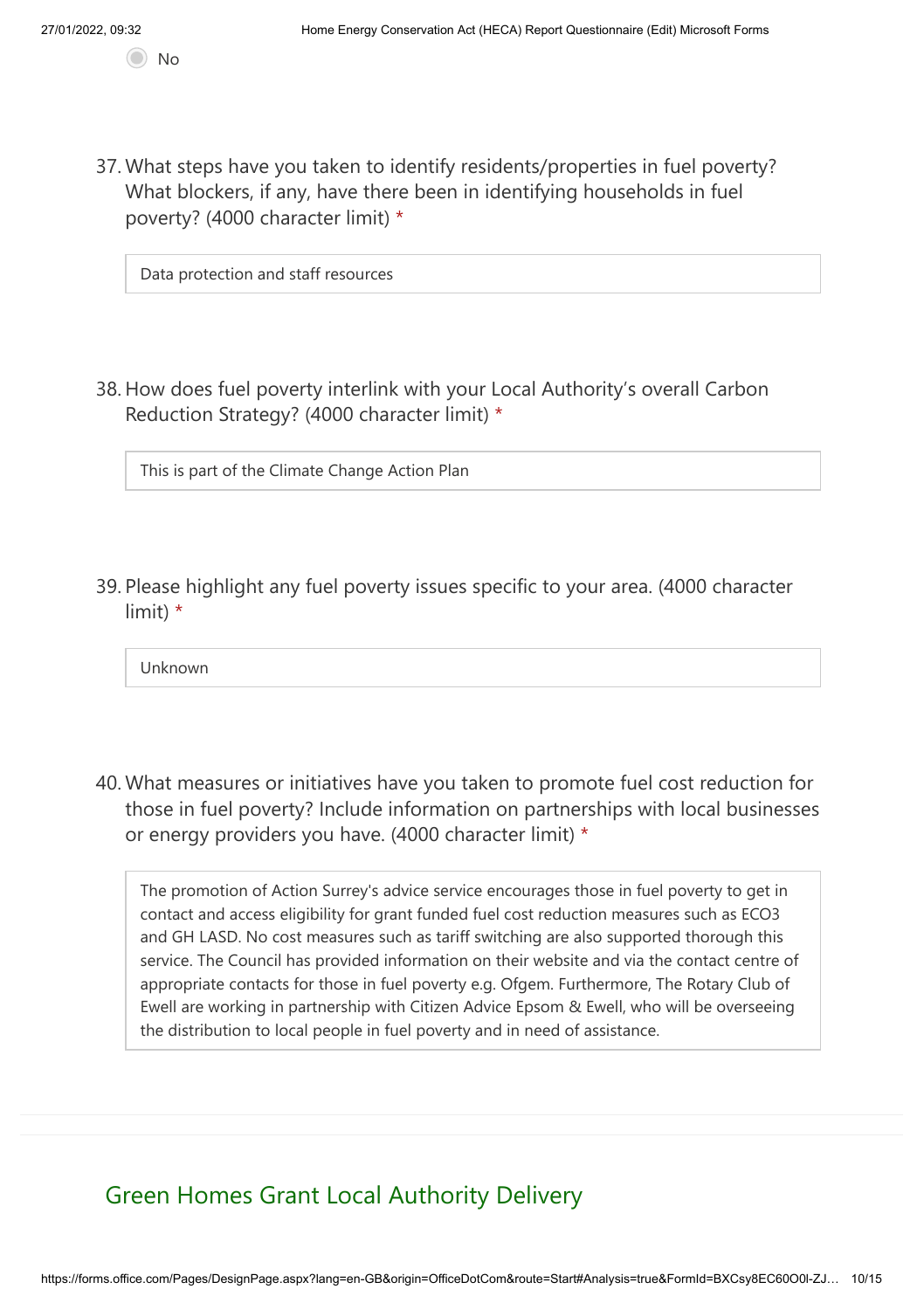#### 27/01/2022, 09:32 Home Energy Conservation Act (HECA) Report Questionnaire (Edit) Microsoft Forms

Of the £2bn Green Homes Grant scheme introduced in summer 2020, £500m was assigned for Local Authority Delivery (LAD). LAD enables Local Authorities to bid for grant funding to support low income households in their area with energy efficiency and low carbon heating upgrades. £200m was made available through Local Authority grant competitions in 2020, known as phases 1A and 1B and £300m was allocated under Phase 2 between the five regional Local Energy Hubs.

41. Has your Local Authority Participated in GHG: LAD? \*

No

42. If yes, please indicate which phase you participated in and briefly outline the project. (4000 character limit) \*

Phase 1A and 1B,owner occupier project with a wide range of efficiency and low carbon heating measures available.

43. Would your Local Authority be in a position to manage the delivery of upgrades through a scheme such as LAD in 2022? \*

Yes

No

44. If no, please indicate what barriers would prevent you from delivering upgrades in your area. (4000 character limit) \*

This could only be considered as long as we continue our partnership with Action Surrey, This would be subject to funds and staff resources.

# The Energy Company Obligation (ECO)

The Energy Company Obligation (ECO) is an obligation on energy suppliers aimed at helping households cut their energy bills and reduce carbon emissions by installing energy saving measures. Following the Spring 2018 consultation, the Government set out in its response that ECO3 will fully focus on Affordable Warmth – low income, vulnerable and fuel poor households.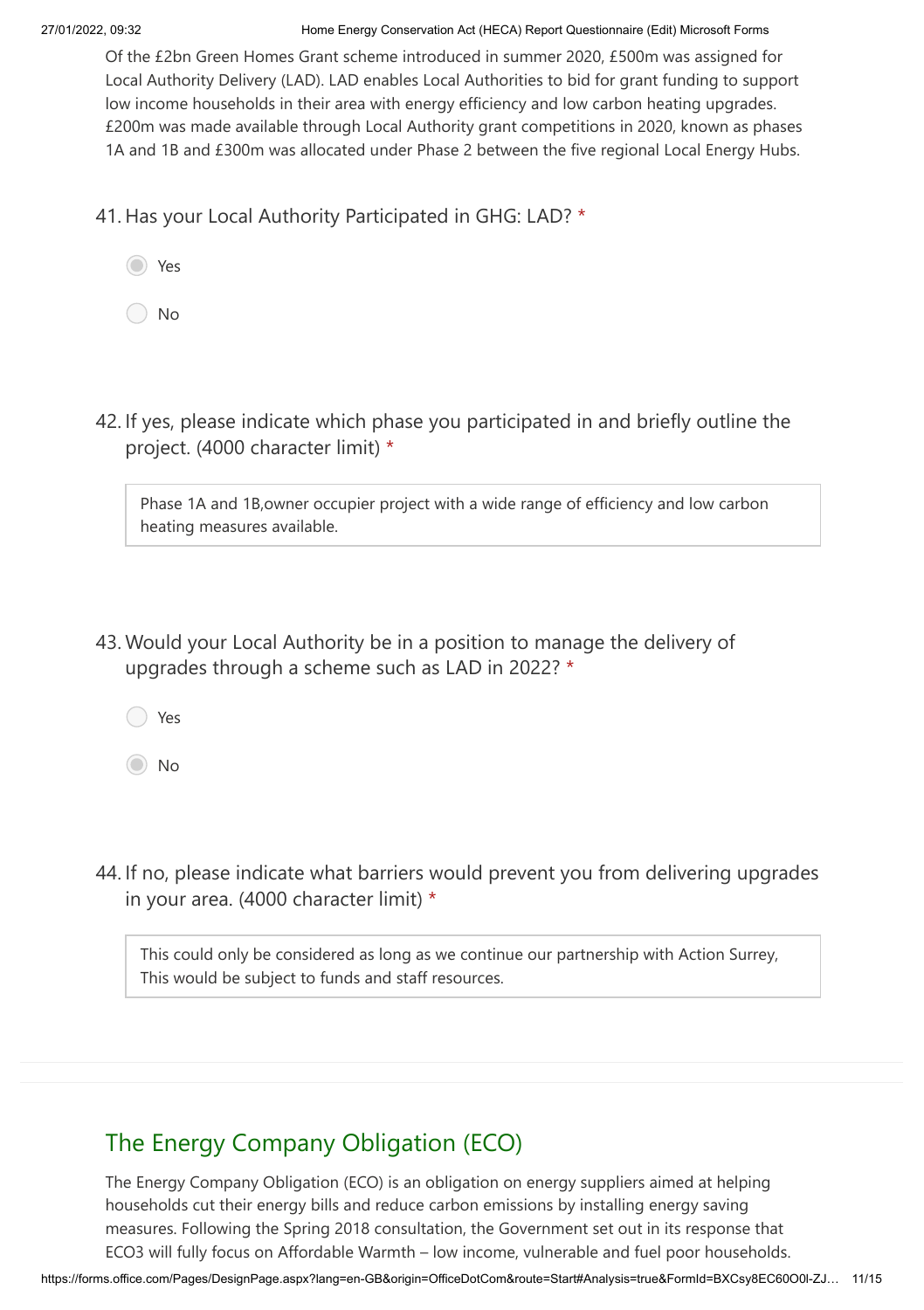The ECO "Local Authority flexible eligibility" (LA Flex) programme allows Local Authorities to make declarations determining that certain households in fuel poverty or with occupants on low incomes and vulnerable to the effects of cold homes, are referred to ECO obligated suppliers for support under the Affordable Warmth element of ECO.

Local Authorities involved in the LA Flex programme are required to issue a Statement of Intent that they are going to identify households as eligible, and the criteria they are going to use; and a declaration that the Local Authority has been consulted on the installation of measures in a home.

- 45. Has your Local Authority published a Statement of Intent (Sol) for ECO flexibility eligibility? \*
	- Yes

No

- 46. How many declarations were issued for low income vulnerable households? (4000 character limit) \*
	- 34
- 47. How many declarations were issued for Fuel Poor households? (4000 character limit) \*
	- 15
- 48. How many declarations were issued for in-fill? (4000 character limit) \*
	- 0
- What is the highest household income cap published in your SoI? (4000 49.character limit) \*

We do not use a fixed income cap - the income cap follows government guidelines, whereby different limits are in effect for households of different composition and mortgage or rent payments are also taken into consideration.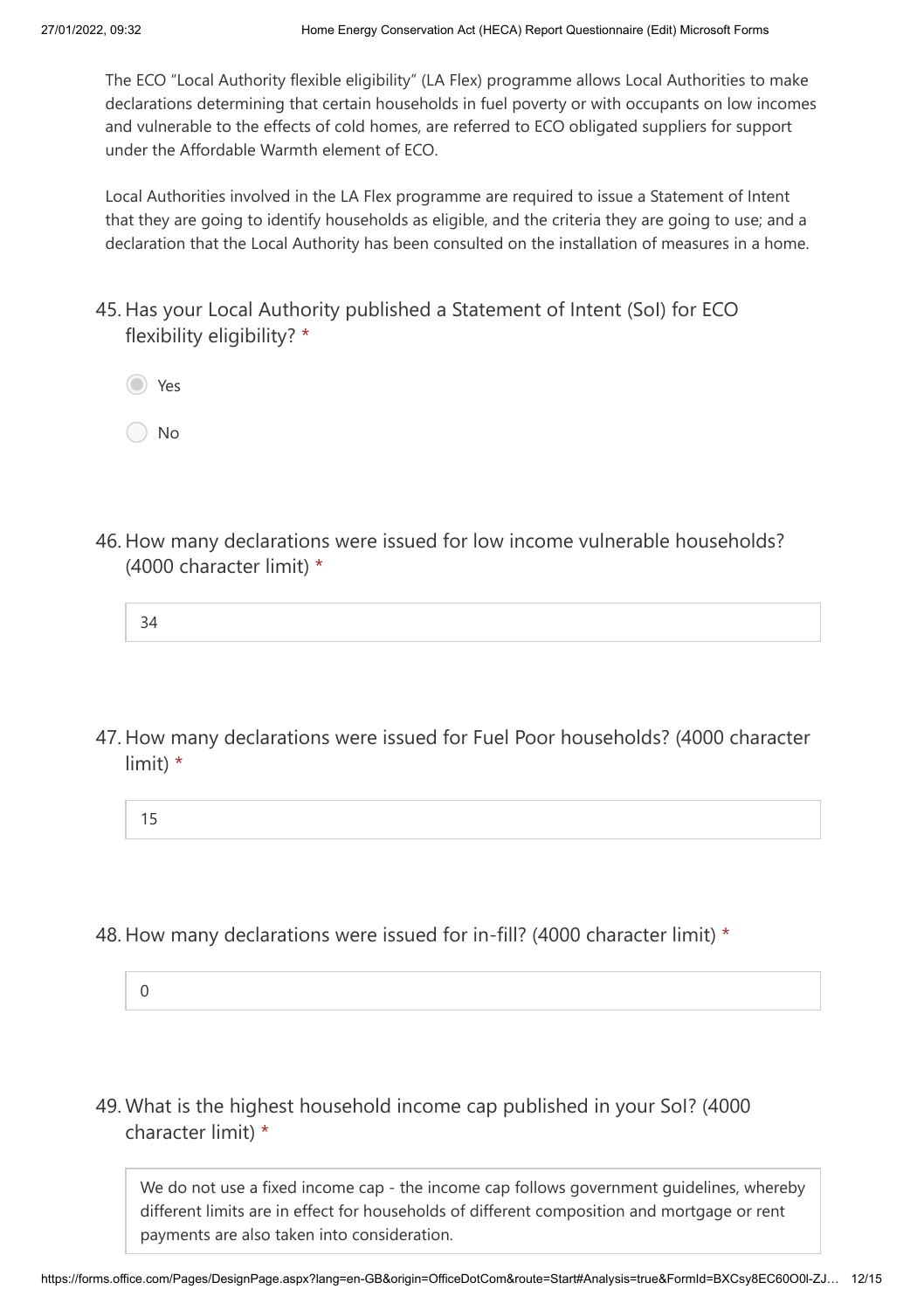50. If you have used an household income over £30k gross, what reason have you given? (4000 character limit) \*

Please see previous answer

51. Do you charge for declarations to be signed? If so, please state how much? (4000 character limit) \*

In almost every case, no. Only installer who are not part of the trusted installer network are charged a nominal fee of £30

### Smart Metering

A section on how Local Authorities promote awareness and uptake of smart metering

52. Please provide a brief statement outlining your current or planned approach to promote smart meter take up and supporting residents to achieve benefits. (4000 character limit) \*

Collaboration with external partnerships including Action Surrey to promote uptake of smart meters

53. Please provide further information on activities relating to smart metering, including but not limited to: Integrating approaches to delivering energy efficiency improvements in residential accommodation. (4000 character limit) \*

None

54. Arranging for smart meters to be installed by energy suppliers in vacant social housing premises. (4000 character limit) \*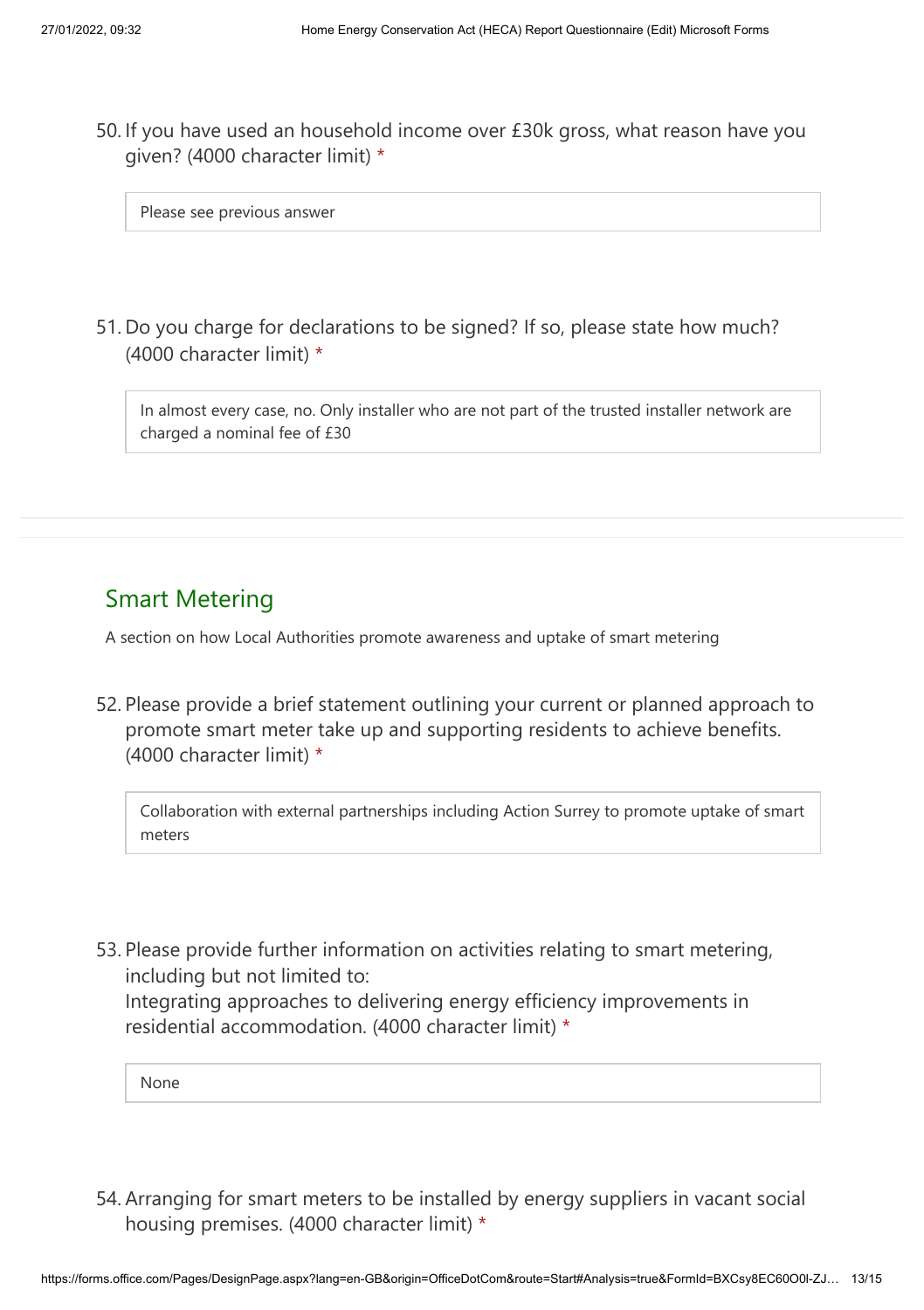Unknown

55. Using social landlords to promote smart meter uptake. (4000 character limit) \*

Unknown

56. Including smart meters in landlord licencing schemes. (4000 character limit) \*

Unknown

57. Supporting residents who have had appliances condemned for safety reasons. (4000 character limit) \*

Unknown

58. Other supporting activities. (4000 character limit) \*

None

#### Future Schemes and Wider Incentives

59. Please outline any further schemes or wider initiatives not covered above that your Local Authority has carried out or is planning to undertake to improve energy efficiency in residential accommodation. (4000 character limit) \*

The council is committed to the reduction of carbon emissions and improving energy efficiency across the borough and continues to review ways to participate in this change in the future.